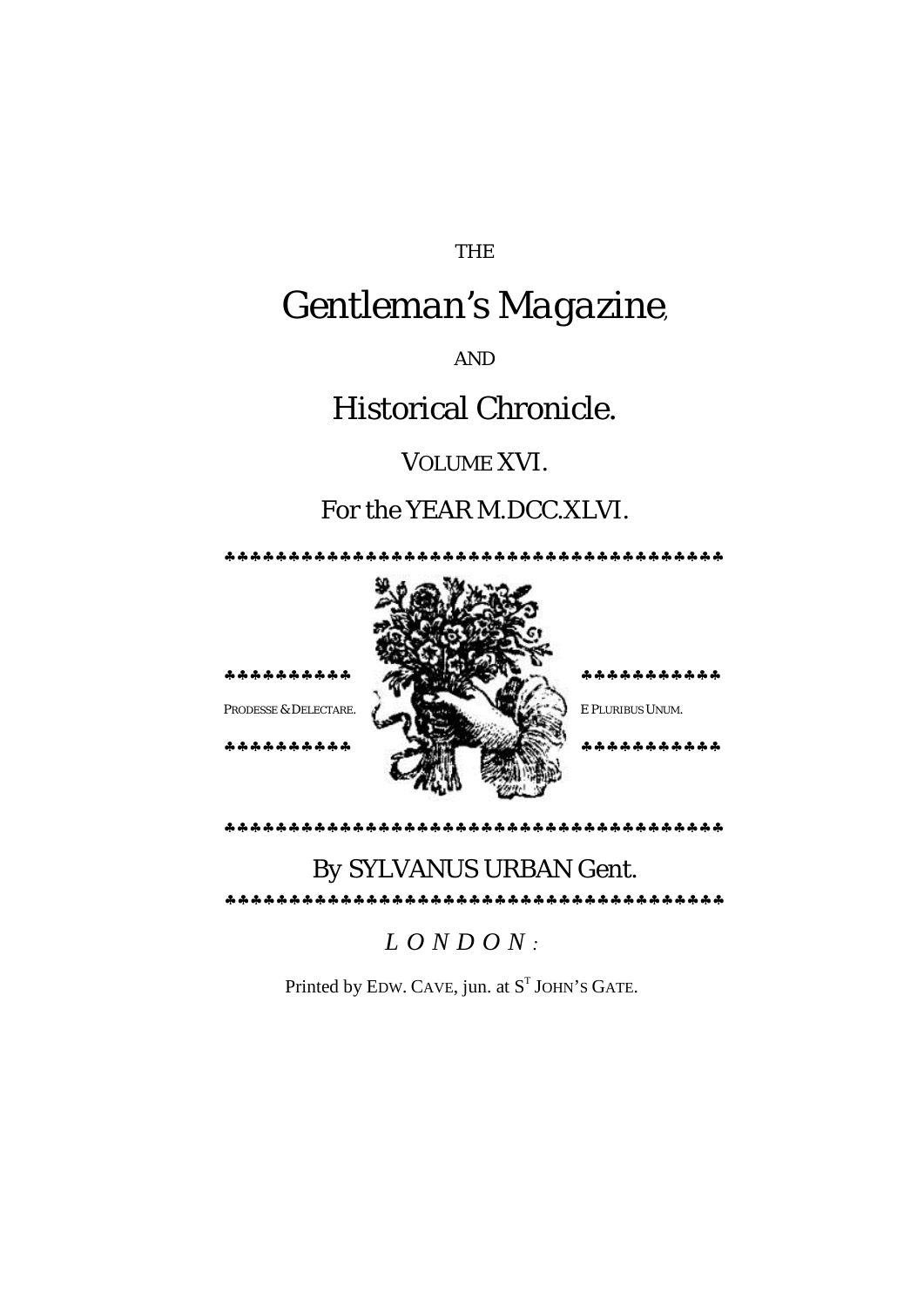ACCOUNT *of the Young Pretender's Escape after the Battle of* Culloden.

HAT decisive engagement was fought on the 16th **THAT** decisive engagement was fought on the 16th of *April*, 1746, in which the pretender had his horse shot under him, by one of the troopers in the king's service, as he was endeavouring to rally his people. After his forces were entirely defeated, he retired to the house of a factor of Ld *L*—*v—t*, about ten miles from *Inverness,* where meeting with that lord, he stay'd supper. After supper was over he set out for Fort *Augustus,* and pursued his journey next day to *Invergarry,* where he proposed to have dined, but finding no victuals, he set a boy to fishing, who caught two salmon, on which he made a dinner, and continued waiting there for some of his troops, who had promised to rendezvous at that place; but being disappointed, he resolved to proceed to *Lochharcige.*

He arrived there on the 18th, at two in the morning, where he went to sleep, which he had not done for five days and nights. He remained there till five o'clock in the afternoon, in hopes of obtaining some intelligence; but gaining none, he set out from thence on foot, and travelled to the Glen of *Morar,* where he arrived the 19th at four in the morning. He set out about noon the same day for *Arrashag,* where he arrived about four in the afternoon. He remained there about seven days, waiting for Capt. *O'Neil,* who joined him on the 27th, and informed him, that there was no hopes of drawing his troops together again in a body; upon which he resolved to go to *Stornway,* in order to hire a ship to go to *France.*

The person employ'd for this purpose was one *Donald M'Leod,* who had an interest there. On the 28th he went on board an eight-oar'd boat, in company with *Sullivan* and *O'Neil,* ordering the people who belong'd to the boat to make the best haste they could to *Stornway.* The night proving very tempestuous, they all begg'd of him to go back, which he would not do, but, to keep up the spirits of the people, he sang them a Highland song; but the weather growing worse and worse, on the 29th, about seven in the morning, they were driven on shore, on a point of land called *Rushness,* in the island of *Benbicula,* where, when they got on shore, the pretender helped to make a fire to warm the crew, who were almost starved to death with cold. On the 30th, at six in the evening, they set sail again for *Stornway,* but meeting with another storm, were obliged to put into the island of *Scalpa,* in the *Harris,* where they all went on shore to a farmer's house, passing for merchants that were shipwreck'd in their voyage to the *Orkneys;* the pretender and *Sullivan* going by the names of *Sinclair,* the latter passing for the father, and the former his son.

They thought proper to send from thence to *Donald M'Leod* at *Stornway,* with instructions to freight a ship for the *Orkneys.* On the 3d of *May* they received a message from him, that a ship was ready. On the 4th they set out on foot for that place, where they arrived on the 5th about noon, and meeting with *Donald M'Leod,* they found that he had got into company, where growing drunk, he had told a friend of his for whom he had hired the ship: upon which there were 200 people in arms at *Stornway,* upon a report that the pretender was landed with 500 men, and was coming to burn the town; so that were obliged to lie all night upon the moor, with no other refreshment than biscuit and brandy.

On the 6th they resolved to go in the eight-oar'd boat to the *Orkneys,* but the crew refused to venture, so that they were obliged to steer south along the coast-side, where they met with two *English* ships, and this compell'd them to put into a desart island, where they remained till the 10th, without any provision but some salt-fish they found upon the island. About ten in the morning of that day they embarked for the *Harris,*  and at break of day on the 11th they were chased by an *English* ship, but made their escape among the rocks. About four in the afternoon they arrived at the island of *Benbicula,* where they staid till the 14th, and then set out for the mountain of *Currada* in *South Uist,* where they staid till the militia of the isle of *Sky* came to the island *Irasky,* and then sailed for the island of *Uia,* where they remained three nights, till having intelligence that the militia were coming towards *Benbicula,* they immediately got into their boat, and sailed for *Lochbusdale;* .but being met by some ships of war, they were obliged to return to *Lochagnart,*  where they remained all day, and at night sailed for *Lochbusdale,* where they arrived, and staid eight days on a rock, making a tent of the sail of the boat.

They found themselves there in a most dreadful situation; for having intelligence that Capt. *Scot* had landed at *Kilbride,* the company was obliged to separate, and the pretender and *O'Neil* went to the mountains, where they remained all night, and soon after were informed that General *Campbell* was at *Bernary*; so that now they had forces very near, on both sides of them, and were absolutely at a loss which way to move. In their road they met with a young lady, one Miss *M'Donald,* to whom Capt. *O'Neil* proposed assisting the pretender to make his escape, which at first she refused; but upon his offering to put on woman's cloaths, she consented, and desired them to go to the mountain of *Currada* till she sent for them, where they accordingly staid two days; but hearing nothing from the young lady, the pretender concluded she would not keep her word, and therefore resolved to send Capt. *O'Neil to* Gen. *Campbell,* to let him know he was willing to surrender to him; but about five in the evening a message came from the young lady, desiring them to meet her at *Rushness.* Being afraid to pass by the Ford, because of the militia, they luckily found a boat, which carried them to the other side of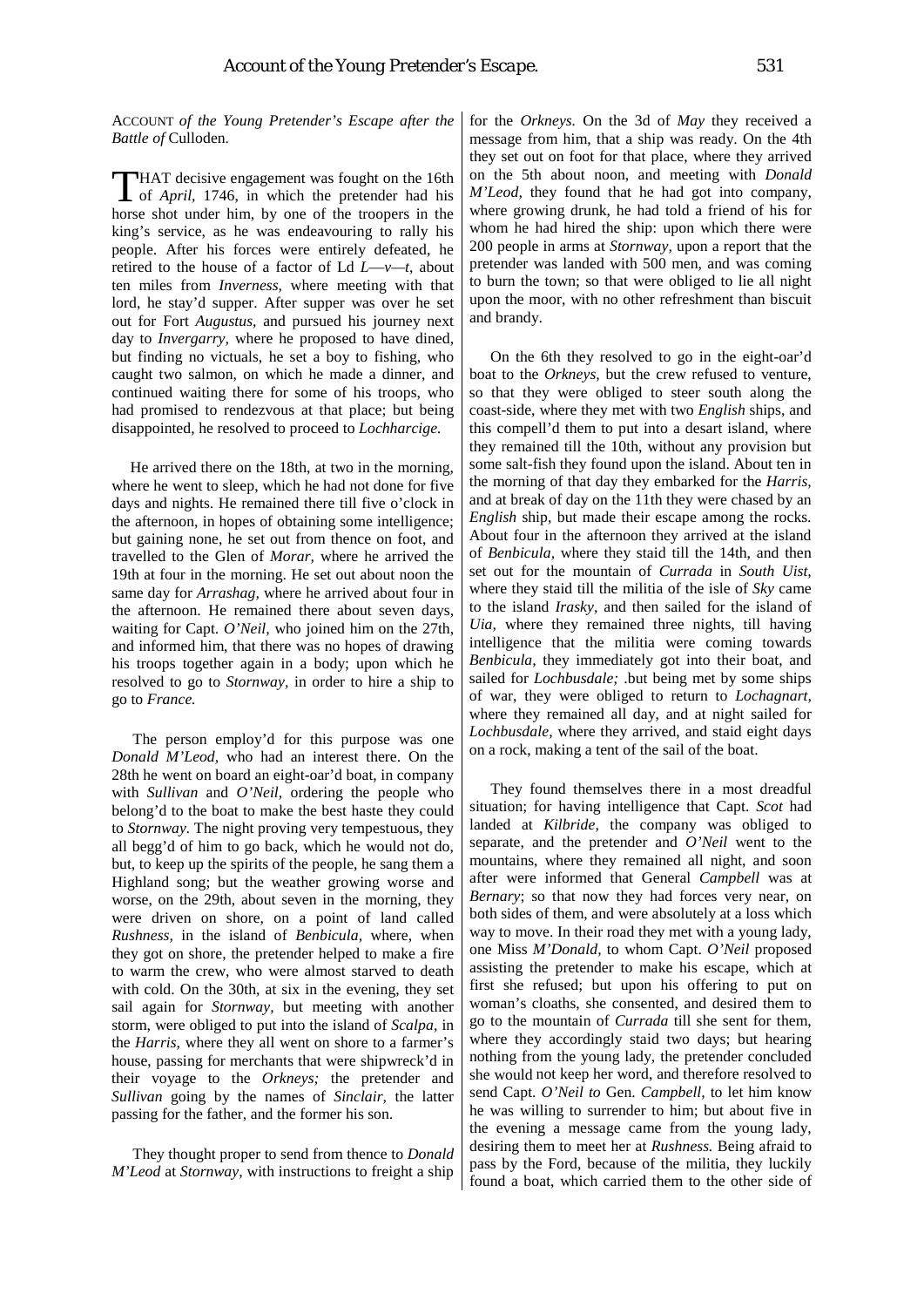*Uia,* where they remained part of the day, afraid of being seen by the country people. In the evening they set out for *Rashness,* and arrived there at twelve at night; but not finding the young lady, and being alarmed by a boatful of militia, they were obliged to retire two miles back, where the pretender remained on a moor till *O'Neil* went to the young lady, and prevailed upon her to come to the place appointed at night-fall of the next day. About an hour after they had an account of Gen. *Campbell's* arrival at *Benbicula,*  which obliged them to move to another part of the island, where, as the day broke, they discovered four sail close on the shore, making directly up to the place where they were; so that there was nothing left for

them to do, but to throw themselves among the heath. When the wherries were gone, they resolved to go to *Clanronalds* house; but when they were within a mile of it, they heard Gen. *Campbell* was there, which forced them to retreat again; and soon after *O'Neil* was taken, and we have no account of the pretender's proceedings afterwards.

See a further account of the young pretender's motions in *Aug. Magazine*, p. 429 E, 375 B, 428 B, C; also in the Hist. Chron. of this month, under article SCOTLAND.

Continued p. 554 from the London Gazette.